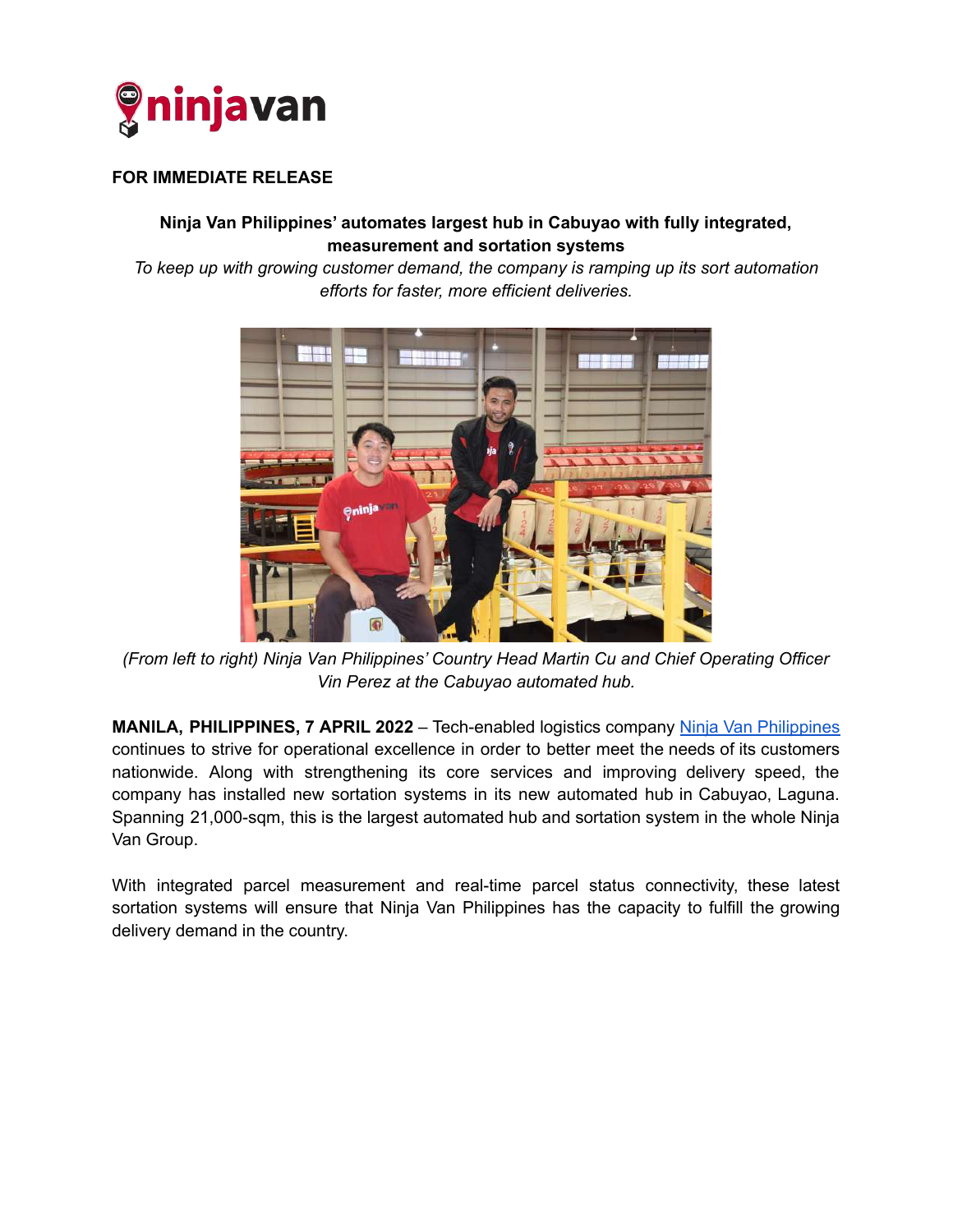



One of the key highlights is our double deck cross belt sorter that simultaneously measures, weighs, photographs and sorts parcels at an estimated throughput rate of 20,000 units per hour. Not only that, but the new belt also provides seamless real-time parcel data, sharing instant feedback and updates to shippers and shoppers on their parcel status.

Faster deliveries can be expected as the cross belt sorter boosts Ninja Van Philippines's receiving capacity by 300% with a 400% increase in outbound speed. In terms of speed, it has increased the number of parcels processed per hour by 400% and spatial capacity by 500%.